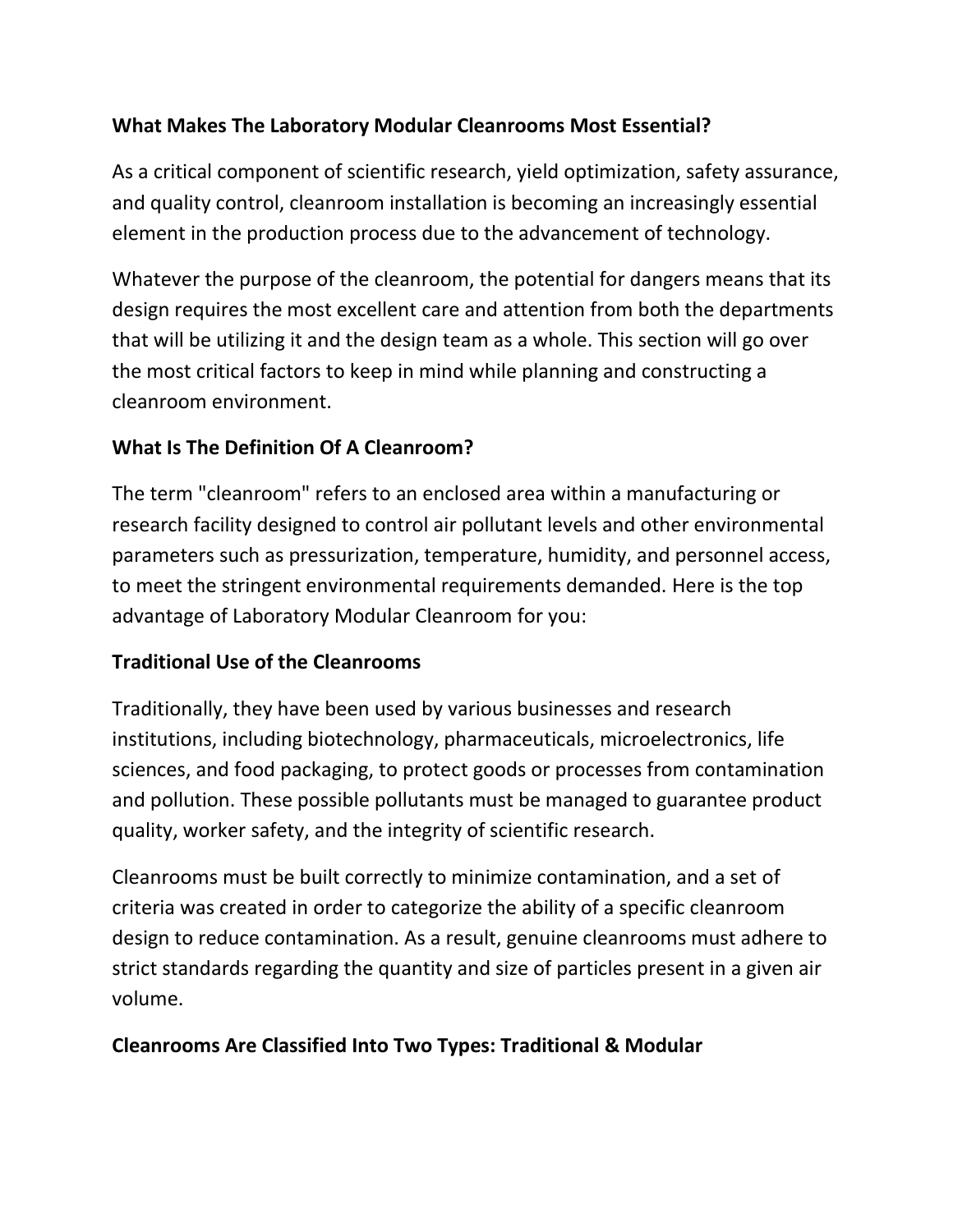As soon as you've determined the requirement for a cleanroom, it's critical to consider the many options for the kind of cleanroom you'll need. Traditional and modular are the two main types into which they may be divided. In spite of the fact that both have their advantages and disadvantages, **[Modular Cleanrooms](https://ezadcleanroom.com/modular-cleanrooms)** are becoming more popular for a variety of distinct reasons.

## **Changes And Expansions Are Made**

If your cleanroom operations need a high degree of adaptability, modular structures provide a much greater degree of modification and extension. Changing or expanding a modular cleanroom is simple and requires just installing extra wall, ceiling, and floor systems. Modular cleanrooms are also more costeffective than traditional cleanrooms since they need less space and produce less mess or waste. On the other hand, conventional cleanrooms cannot simply be packed up and transported to a new site in the same manner; instead, they must be completely renovated, which necessitates the demolition of existing walls and mechanical equipment.

#### **Cost**

Modular construction may be less costly than conventional construction depending on the size and budget of your cleanroom, as well as the categorization and use of the space. Cleanrooms of this kind, for example, may only need a limited amount of space for tasks such as clean storage, resulting in a lower overall cost than a conventional cleanroom.

## **Installation**

Traditional constructions may be a time-consuming procedure that takes months to complete from start to end. Modular construction, on the other hand, is a much easier procedure to complete since all of the components have already been produced. In contrast to conventional cleanroom construction, where walls must be constructed from raw materials, modular cleanrooms need just that the components be built to your requirements. Consequently, it may be completed in a few days or weeks, which is critical for activities that must be up and running immediately.